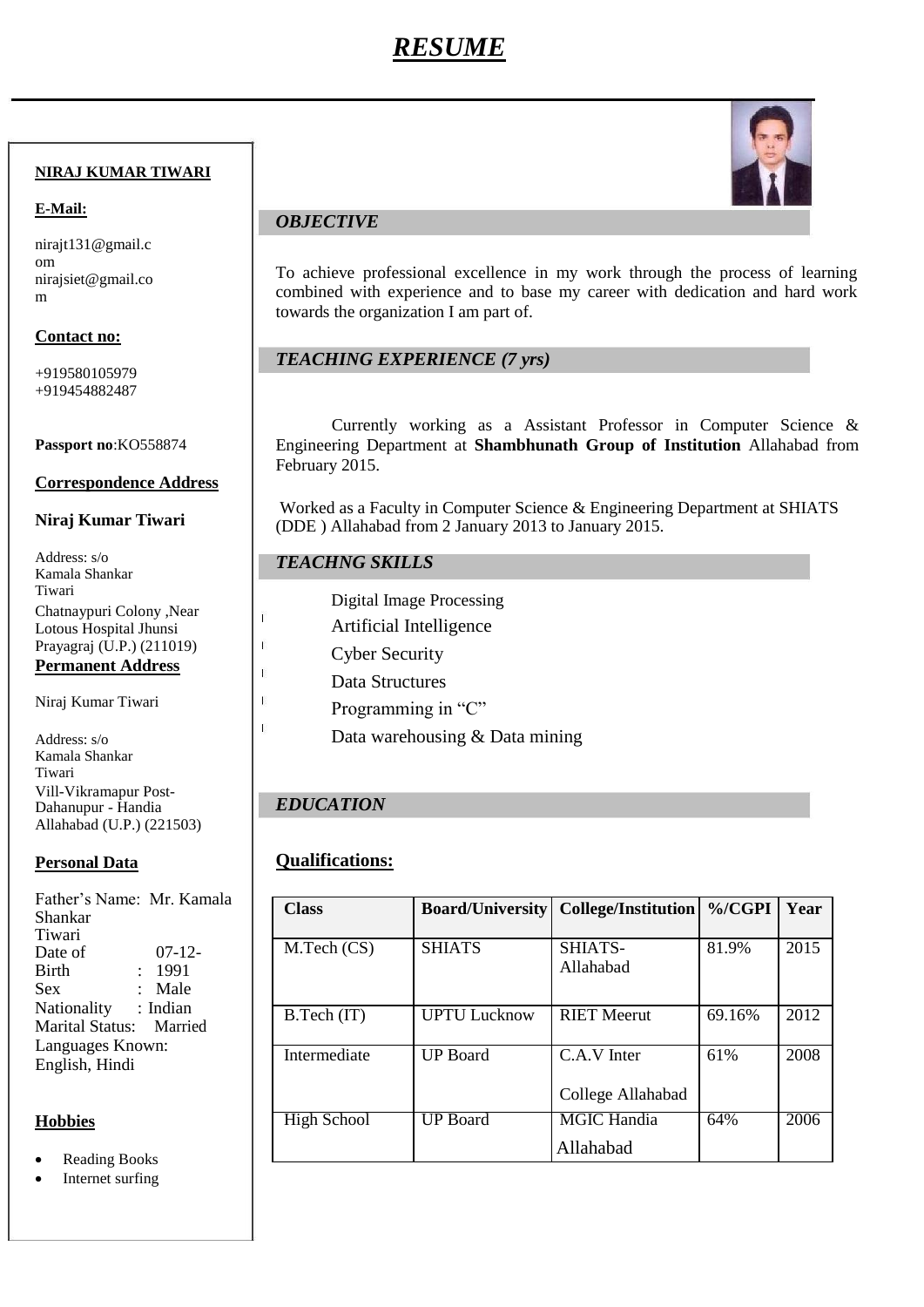# *KEY SKILLS*

Can work effectively in team, as well as individually.

- $\ddot{\phantom{1}}$ Proficient in grasping new technical concepts.
- $\blacktriangleright$ Problem solving abilities and logical thinking.
- $\blacktriangleright$ Student mentoring & Quality Control Analysis
- $\rightarrow$  Ability to perceive and manage situation interact people both internally and externally.

### *PROFICIENCY*

| <b>Operating Systems:</b> | Windows 98/2000/XP/07/08/10          |
|---------------------------|--------------------------------------|
| <i>Packages:</i>          | MS-Office, MS-Excel, MS-Power Point. |

### *INDUSTRIAL TRAINING*

Completed 4 weeks of industrial training in **Bharat Sanchar Nigam Ltd.** Allahabad on "Next Generation Network".

Completed 4 weeks summer training "Developing Web Application Using Asp.Net on project "*Online Music Library"* in "*NIIT*" Allahabad.

### *CURRICULUM THESIS*

| <b>Thesis Title</b>     | A Software for Size & Effort Estimation For Web Based<br>Application |
|-------------------------|----------------------------------------------------------------------|
| <b>Front End</b>        | Java, Net Beans                                                      |
| <b>Database</b>         | <b>JDBC</b>                                                          |
| <b>Operating System</b> | Windows 7                                                            |
| <b>Description</b>      | Software for Estimating Cost and Size for Web Applications           |

### *PAPER PUBLISHED*

### **Title** - **A Software Cost & Effort Estimation for Web Based Application**

*Publication* - International Journal of Computer Application ISSN NO: 2250-1797 In IJCA journal issue 5, Volume 4, may-June 2015.

### **Title** - **A Study on Next Generation Communication Technology: 5G**

*Publication-* International Journal of Innovative Research in Computer and Communication Engineering (An ISO 3297: 2007 Certified Organization) ISSN (Online): 2320-9801 ISSN (Print): 2320-9798 Vol. 4, Issue 6, June 2016.

### **Title** – **Biometrics Authentication & Security System**

*Publication* - Journal of Information and Computational Science ISSN NO: 1548-7741 In JOICS journal issue 11, Volume 9, November 2019.

### **Title** – **Solution to Big data security issues**

**Publication** : Book chapter of **"Computational methodologies for Electrical and Electronics Engineers"** Publisher IGI global publisher DOI: 10.4018/978-1-7998-3327-7 ISBN 13:978179983327  $(2021)$